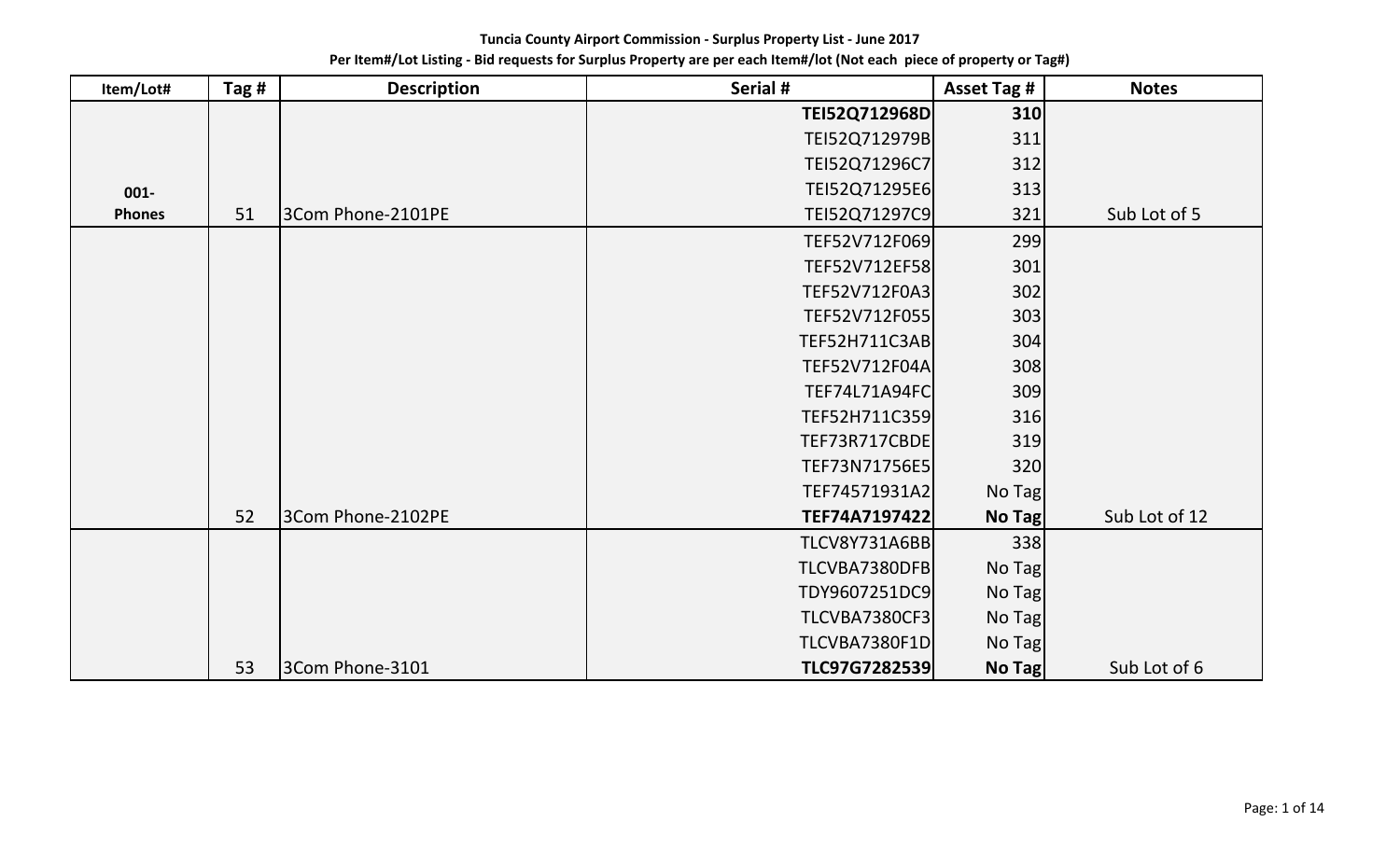| 54  | 3Com Phone-3103         | TDT95Q722ABC4        | No Tag     |               |
|-----|-------------------------|----------------------|------------|---------------|
|     |                         |                      |            |               |
|     |                         | TDX978726B15F        | 328        |               |
|     |                         | TLD9817B29B03        | 339        |               |
|     |                         | TLD98I7B29B47        | 340        |               |
|     |                         | <b>TLD98H72CCD69</b> | 341        |               |
|     |                         | TLD98H72CCDCD        | 342(INOP)  |               |
|     |                         | TLD9817B29B49        | 343 (INOP) |               |
|     |                         | <b>TLD9817B29B3C</b> | 344        |               |
|     |                         | <b>TLD97F7280DBA</b> | No Tag     |               |
|     |                         | TLD97F7281079        | No Tag     |               |
|     |                         | <b>TUPVC873A0A39</b> | No Tag     |               |
|     |                         | TUPVC873A0C03        | No Tag     |               |
|     |                         | <b>TUPVC873A08E3</b> | No Tag     |               |
|     |                         | <b>TUPVD373B23A9</b> | No Tag     |               |
|     |                         | <b>TUPVC873A05AB</b> | No Tag     |               |
|     |                         | <b>TLD97F7280D9C</b> | No Tag     |               |
|     |                         | TDX97572632638D1     | No Tag     |               |
|     |                         | <b>TUPVC873A0A43</b> | No Tag     |               |
| 55  | 3Com Phone-3102         | <b>TUPVD373B2665</b> | No Tag     | Sub Lot of 18 |
|     |                         | TLEV90731F37D        | 347        |               |
|     |                         | TDW73E7166DB6        | No Tag     |               |
|     |                         | TDW73Y71885D1        | No Tag     |               |
|     |                         | TDW96B7244412        | No Tag     |               |
| 56  |                         | TDW96Q7253C21        | No Tag     |               |
| 166 | <b>3Com NBX Analog</b>  | <b>TDW96Q7253CDA</b> | No Tag     |               |
| 167 | <b>Terminal Adapter</b> | TELV90731F27D        | 348        | Sub Lot of 7  |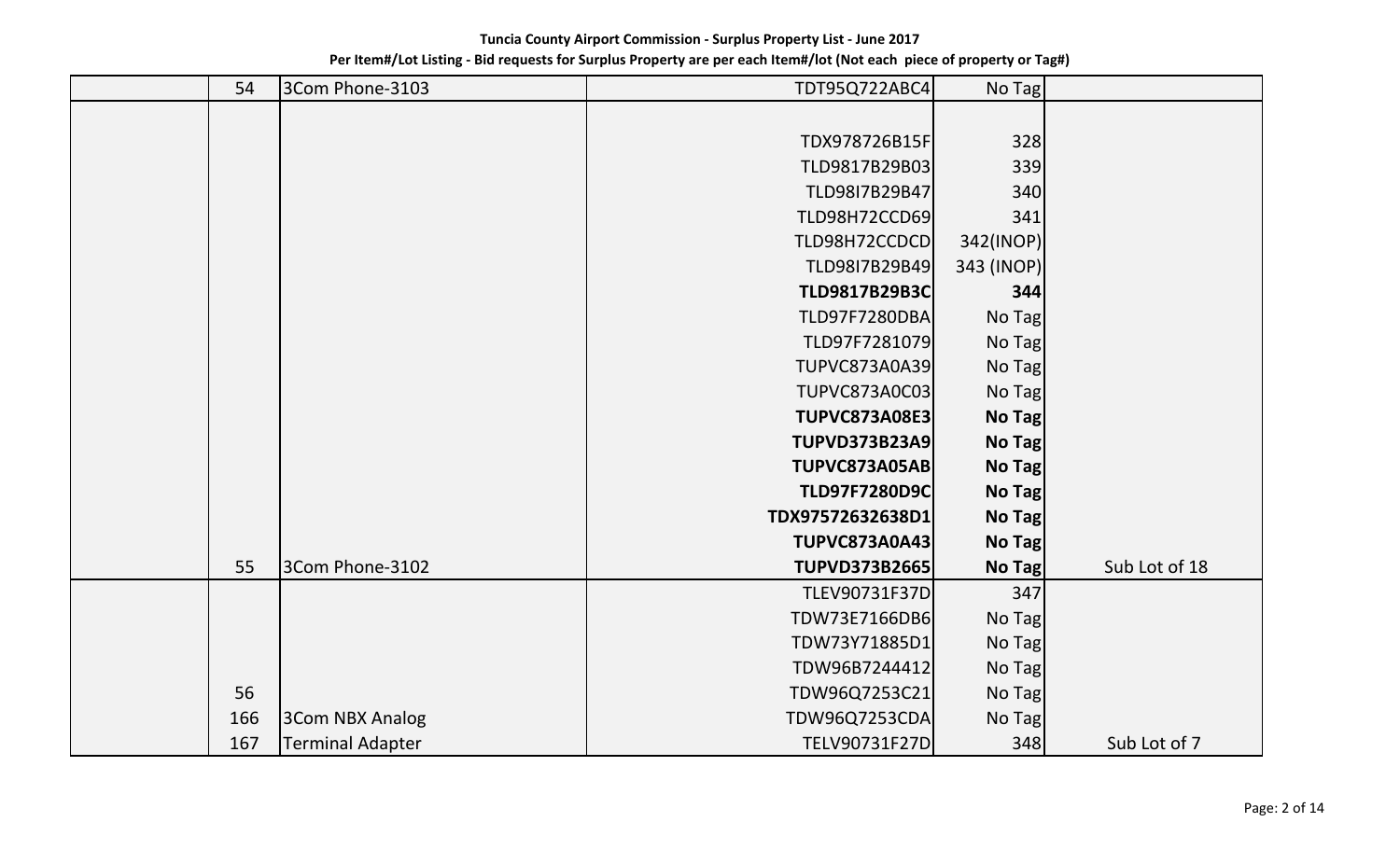|                 |                |                                    | TAL52P712861B            | 300    |              |
|-----------------|----------------|------------------------------------|--------------------------|--------|--------------|
|                 | 57             | 3Com Switch Board-3C10405A         | TAL52P71285B9            | 306    | Sub Lot of 2 |
|                 | 58             | 3Com Switch Board-3C10405B         | TLFVBD73846CF            | No Tag |              |
|                 | 144            | <b>3COM NBX 100 Call Processor</b> | 531789174                | 296    |              |
|                 | 147            | 3 Com Phone                        | TGZ97H72855A4            |        |              |
|                 | 171            | 3Com Cordless Phone                | TSA87Z72B25B2            |        |              |
|                 |                |                                    |                          |        |              |
| $002 -$         |                |                                    |                          |        |              |
| <b>Towers</b>   | 16             | Dell Demension 2350                | CP21T21                  | 140    |              |
|                 | 17             | <b>Dell Demension 2350</b>         | 2Q21T21                  | 144    |              |
|                 | 18             | Compaq Computer Tower              | A838BX25J608             |        |              |
|                 | 19             | Dell Demension 2350                | DP21T21                  | 142    |              |
|                 | 20             | <b>Dell Demension 8300</b>         | C2D1T21                  | 139    |              |
|                 | 21             | DacTec Tower                       | 61114068                 |        |              |
|                 | 22             | DacTec Tower                       | 70403001                 |        |              |
|                 | 23             | Dell Precision 360 CPU             | C40BP41                  | 283    |              |
|                 | 24             | Dell Power Edge 1600SC             | <b>FV82T21</b>           | 145    |              |
|                 | 25             | APC SmartUps750                    | AS0432110078             | 294    |              |
|                 | 75             | <b>Memorex Computer Tower</b>      | MDI305B40745             |        |              |
|                 | 130            | DacTec Tower                       | 00045-693-589-373        | 141    |              |
|                 | 151            | <b>Dell Demension 2350</b>         | SP21T21                  |        |              |
|                 | 154            | <b>Tower</b>                       |                          |        |              |
|                 |                |                                    |                          |        |              |
| $003 -$         |                |                                    |                          |        |              |
| <b>Monitors</b> | $\mathbf{1}$   | <b>Tatung WSI Monitor</b>          | 805312640266             | 272    |              |
|                 | $\overline{2}$ | ViewSonic Monitor                  | PR8064900314             |        |              |
|                 | $\mathbf{3}$   | Dell 15" LCD Monitor               | CN-06R644-47804-315-L1L0 | 147    |              |
|                 | $\overline{4}$ | <b>ACER 22" Monitor</b>            | 82903057042              | 368    |              |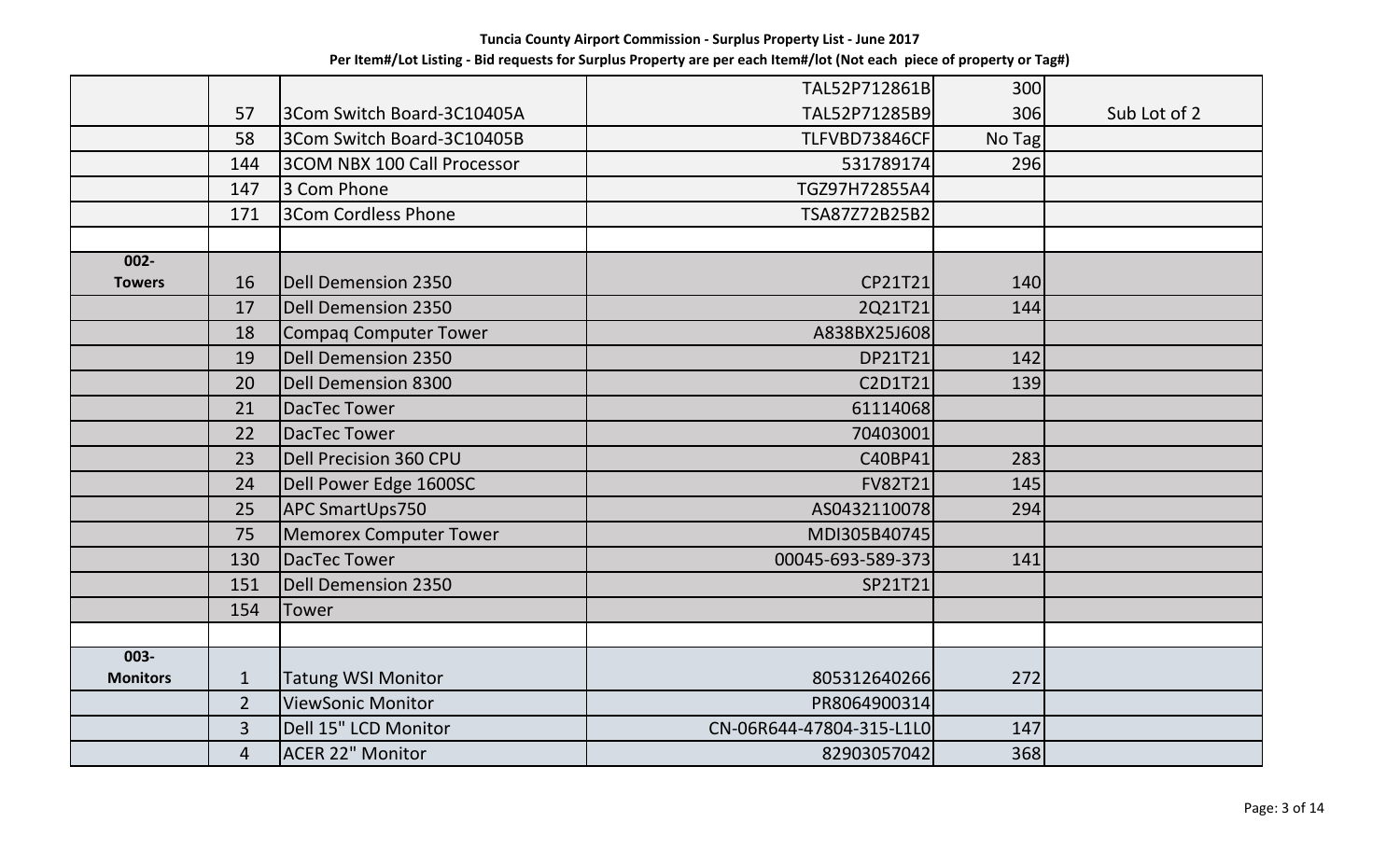|                     | 5              | Dell 17" LCD Monitor                 | CN-05W540-46633-331214S  | 143 |  |
|---------------------|----------------|--------------------------------------|--------------------------|-----|--|
|                     | 6              | Optiquest 17" Monitor                | QA7071024240             | 374 |  |
|                     | $\overline{7}$ | ViewSonic 17" Monitor                | R0G083660519             | 360 |  |
|                     | 8              | <b>NEC Monitor</b>                   | 17109921NA               |     |  |
|                     | 9              | <b>ProView Monitor</b>               | F5W24C151588U            |     |  |
|                     | 10             | <b>ViewSonic Monitor</b>             | Q78060801979             |     |  |
|                     | 11             | <b>AOC Monitor</b>                   | 37958HA013091            |     |  |
|                     | 12             | <b>Dell Monitor</b>                  | MY-08R339-47603-36KE5RU  |     |  |
|                     | 13             | Dell 15" Monitor                     | CN-06R664-47804-315-L012 | 146 |  |
|                     | 14             | Dell 17" Monitor                     | MX-02Y311-47605-43J-AZ65 | 281 |  |
|                     | 15             | Dell 17" Monitor                     | MX-02Y311-47605-43J-AZK1 | 282 |  |
|                     | 26             | Dell 17" Flat Screen LCD             | MX-08G152-47605-27GACPR  | 104 |  |
|                     | 100            | Monitor                              |                          |     |  |
|                     | 107            | ViewSonic Monitor                    | QC4092380724             | 379 |  |
|                     | 114            | <b>ACER 22" Monitor</b>              | 82903193642              | 369 |  |
|                     | 131            | <b>ViewSonic Monitor</b>             | Q78063801984             |     |  |
|                     | 156            | <b>Gateway Monitor</b>               | 15009A805197             |     |  |
|                     | 119            | <b>Dell Monitor</b>                  | CN-06R644-47804-32Q-L0K3 | 149 |  |
|                     | 169            | Viewsonic Monitor                    | Q85083461772             | 366 |  |
|                     |                |                                      |                          |     |  |
| $004 -$             |                |                                      |                          |     |  |
| <b>Printers/Fax</b> | 30             | <b>HP Laser Printer 1000</b>         | CNBJ172746               | 154 |  |
|                     | 31             | <b>HP Laser Printer 1000</b>         | CNBJ172749               | 156 |  |
|                     | 34             | Epson                                | CDSY1865.6               |     |  |
|                     | 35             | <b>HP Laser Printer 1000</b>         | CNBJ172744               | 155 |  |
|                     | 41             | <b>HP Laser Printer 1022</b>         | CNBC63J1P2               |     |  |
|                     | 43             | <b>Magicard Alto ID Card Printer</b> | 414621                   | 240 |  |
|                     | 45             | Epson                                | CPSY144536               |     |  |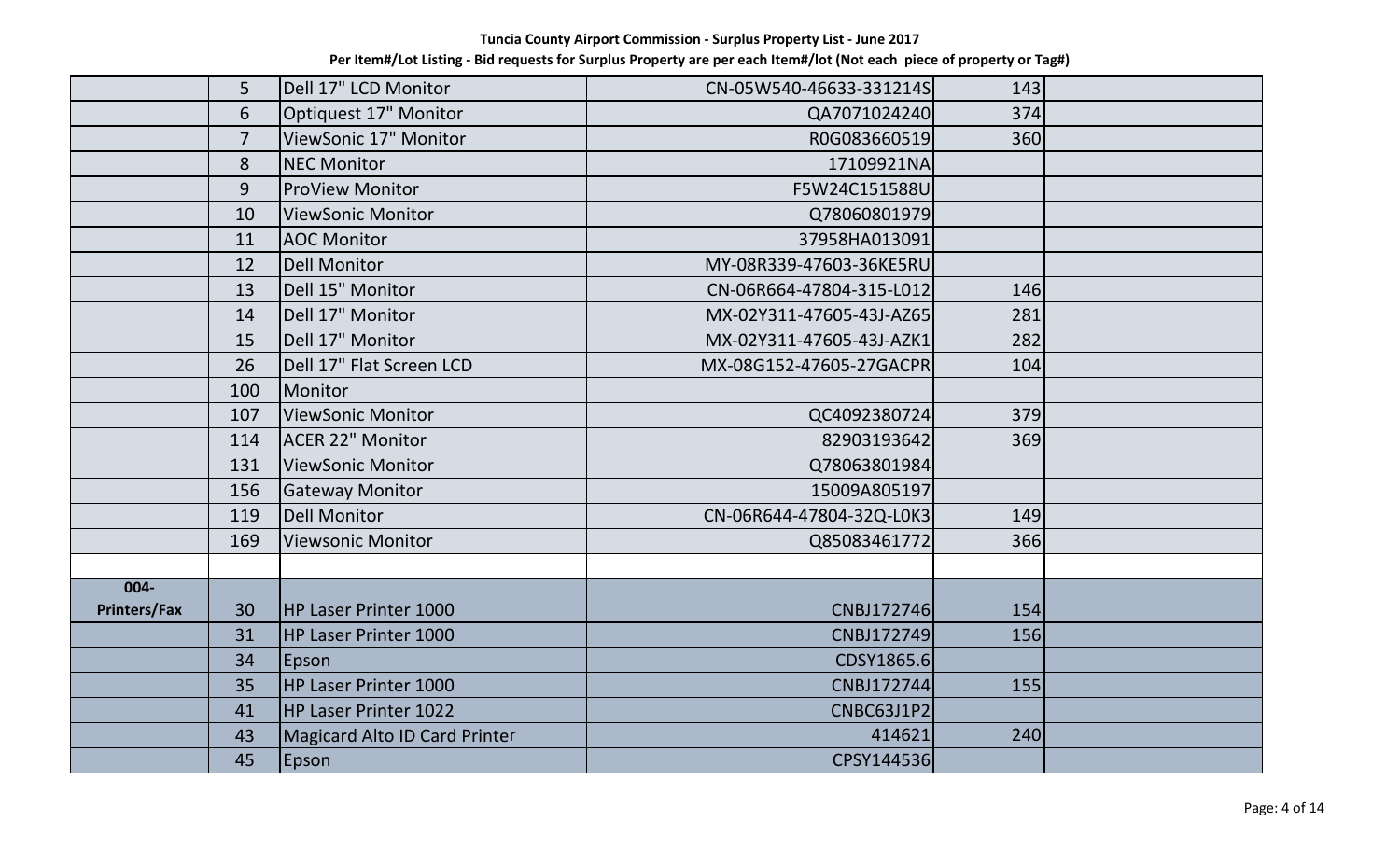|                       | 115 | Panasonic Fax System          |                               |     |                     |
|-----------------------|-----|-------------------------------|-------------------------------|-----|---------------------|
|                       |     | HP All-In-1 Printer, Scanner, |                               |     |                     |
|                       | 153 | Copier                        | Q588OA                        |     |                     |
|                       | 155 | Brother Intellifax 1270       | D27393698                     |     |                     |
|                       | 172 | HP Laserjet 1000 Printer      | <b>CNBJ172747</b>             | 153 |                     |
|                       | 190 | <b>HP Printer</b>             | SG243130D6                    | 114 |                     |
|                       |     |                               |                               |     |                     |
| 005-TV                | 59  | <b>Apex TV--27"</b>           | 129B3SV2A088697               | 176 |                     |
|                       | 60  | Apex TV--27"                  | 129B35V29120412               | 177 |                     |
|                       | 61  | Apex TV--27"                  | 129B35V9117750                | 175 | Broken, disposed of |
|                       | 123 | <b>Indoor TV Antenna</b>      |                               |     |                     |
|                       |     |                               |                               |     |                     |
| $006 -$               |     |                               |                               |     |                     |
| <b>Window Unit</b>    | 87  | Frigidaire Window Unit        | <b>LRA257ST2</b>              |     |                     |
| $007 -$               |     |                               |                               |     |                     |
| <b>Baggage Scales</b> | 89  | <b>Scales</b>                 | 06123-5                       |     |                     |
|                       |     |                               |                               |     |                     |
| $008 -$               |     |                               |                               |     |                     |
| Laptop                | 106 | <b>Dell Laptop</b>            | CN-06M19-12961-26A-7782       |     |                     |
|                       | 121 | Dell Laptop                   | FFPXT-TG6KV-FMJG7-4MB86-GG3W8 |     |                     |
|                       | 188 | <b>Toshiba Laptop</b>         | 47114814K                     | 337 |                     |
|                       |     |                               |                               |     |                     |
| $009 -$               |     |                               |                               |     |                     |
| <b>Firewall</b>       | 29  | <b>Watchguard Firebox</b>     | 908754977-1E85                | 381 |                     |
|                       | 105 | Linksys Firewall Router       | CB910F201246                  |     |                     |
|                       | 161 | <b>Watchguard Firebox</b>     | 800B005937-C29D               | 404 |                     |
|                       | 162 | <b>Watchguard Firebox</b>     | 808013948-7939                | 376 |                     |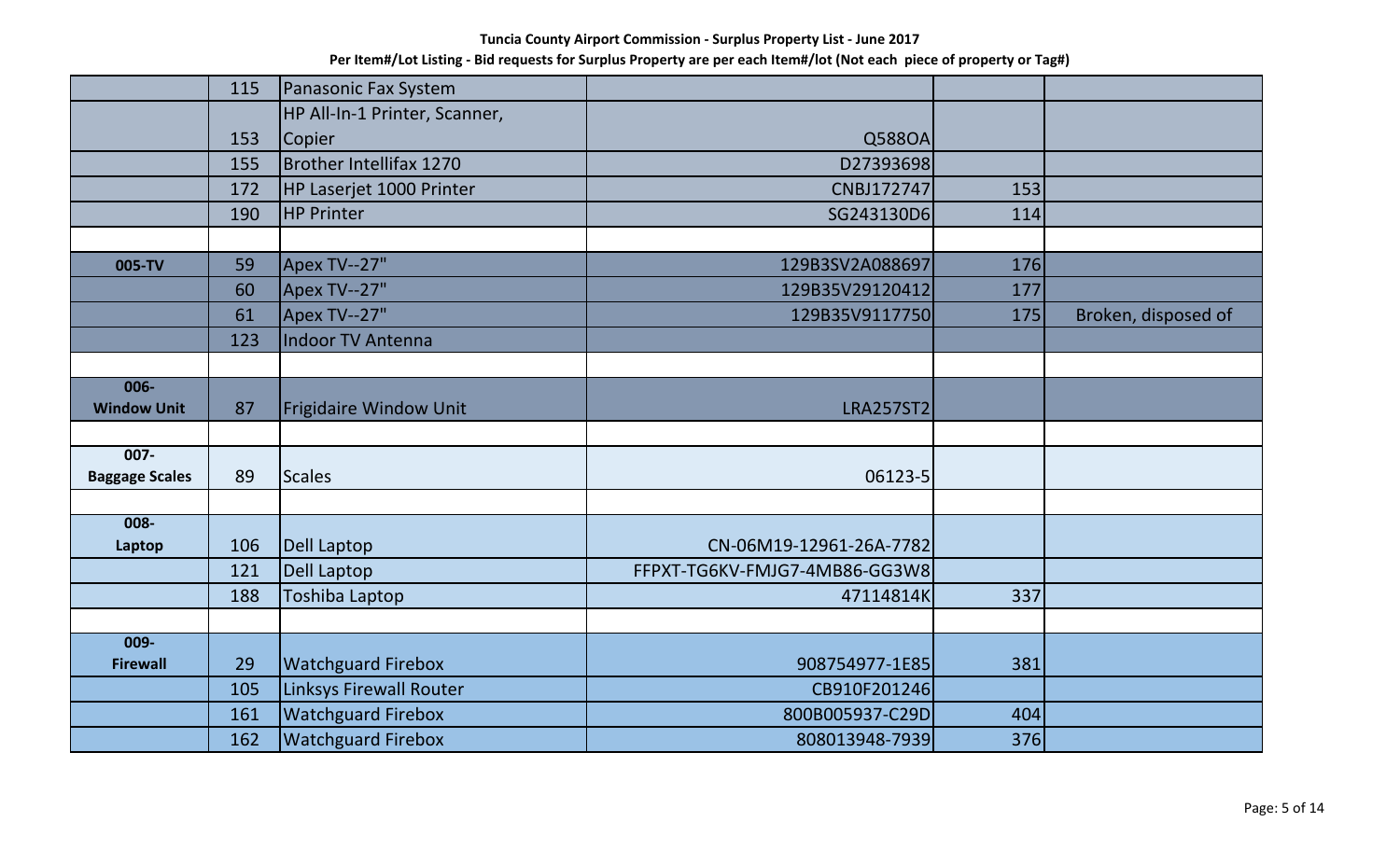| $010 -$                            |     |                               |                    |     |  |
|------------------------------------|-----|-------------------------------|--------------------|-----|--|
| <b>CD ROM</b>                      | 116 | <b>Backpack CD-ROM</b>        | 25401866           |     |  |
|                                    | 152 | Mitsumi CD ROM Drive          |                    |     |  |
|                                    |     |                               |                    |     |  |
| $011 -$                            |     |                               |                    |     |  |
| <b>Server</b>                      | 27  | <b>Dell PowerEdge</b>         | <b>CH18D91</b>     |     |  |
|                                    |     |                               |                    |     |  |
| $012 -$<br><b>External Storage</b> | 145 | <b>External Storage-150GB</b> |                    |     |  |
|                                    |     |                               |                    |     |  |
| $013 -$                            |     |                               |                    |     |  |
| <b>Wiresless Router</b>            | 36  | Motorola                      | 158003290336       |     |  |
|                                    | 38  | Linksys                       | CGT00D713435       |     |  |
|                                    | 39  | <b>NetGear</b>                | 1SL5937K089D3      |     |  |
|                                    | 42  | <b>Belkin</b>                 | 001150-0DC55F      |     |  |
|                                    | 46  | Motorola                      | 157981983008       |     |  |
|                                    |     |                               |                    |     |  |
| $014 -$                            |     |                               |                    |     |  |
| <b>4 Port Hub</b>                  | 47  | Asus                          | 15G29E000640       |     |  |
|                                    | 102 | Belkin USB 4-Port Hub         | C600167235         |     |  |
|                                    |     |                               |                    |     |  |
| $015 -$                            |     |                               |                    |     |  |
| <b>Network Bridge</b>              | 32  | 3Com Lan Network Bridge       | 0300/L9FL7BBFA11C4 | 330 |  |
|                                    | 33  | 3Com Lan Network Bridge       | 0300/L9FL7BBFA11F6 | 329 |  |
|                                    |     |                               |                    |     |  |
| $016 -$                            |     |                               |                    |     |  |
| <b>PCI Card</b>                    | 124 | Desktop Network PCI Card      |                    |     |  |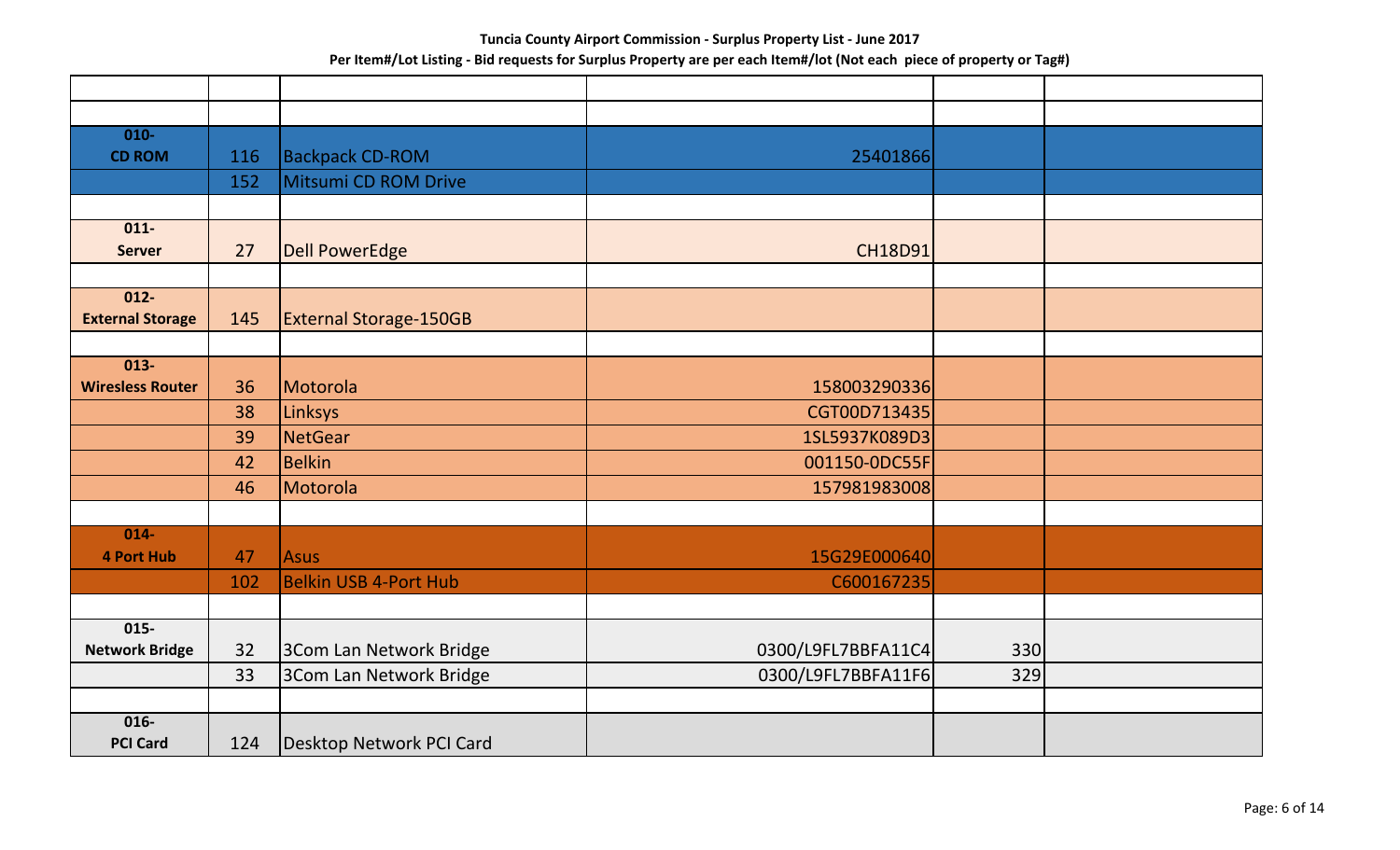|                     | 125 | <b>Etherfast CardBus PC Card</b>  |                 |  |
|---------------------|-----|-----------------------------------|-----------------|--|
|                     | 126 | Linksys Wireless PCI Card         |                 |  |
|                     |     | 3Com Air Connect                  |                 |  |
|                     | 127 | <b>Wireless LAN</b>               |                 |  |
|                     |     |                                   |                 |  |
| $017 -$             |     |                                   |                 |  |
| <b>Wall CPU</b>     |     |                                   |                 |  |
| <b>Holder</b>       | 48  | <b>Wall CPU Holder</b>            |                 |  |
|                     | 49  | <b>Wall CPU Holder</b>            |                 |  |
|                     | 50  | <b>Wall CPU Holder</b>            |                 |  |
| $018 -$             |     |                                   |                 |  |
| <b>Presentation</b> |     | <b>Black Box Wireless Video</b>   |                 |  |
| <b>System</b>       | 44  | <b>Presentation System</b>        | WPS92012160021  |  |
|                     | 104 | D-Link Wireless Presentation Port | P44J16B000006   |  |
|                     |     | <b>Polycom Sound</b>              |                 |  |
|                     | 122 | Station VTX 1000                  | B207220291EF    |  |
|                     |     |                                   |                 |  |
| $019 -$             |     |                                   |                 |  |
| <b>DVD/VHS</b>      |     |                                   |                 |  |
| <b>Player</b>       | 28  | <b>RCA DVD/VHS Player</b>         | D1203011805394  |  |
|                     | 103 | <b>Ion VCR</b>                    | N20809I00410816 |  |
|                     | 157 | Toshiba VHS/DVD Player            | AV13921624      |  |
|                     |     |                                   |                 |  |
| $020 -$             |     |                                   |                 |  |
| <b>DirecTV Box</b>  | 101 | <b>DirecTv Box</b>                | D01CE7PE310294  |  |
|                     | 111 | <b>DirecTv Box</b>                | A10GA8BA530233  |  |
|                     | 112 | <b>DirecTv Box</b>                | E535BC0D9       |  |
|                     | 117 | <b>DirecTv Box</b>                | A01GB6HV312067  |  |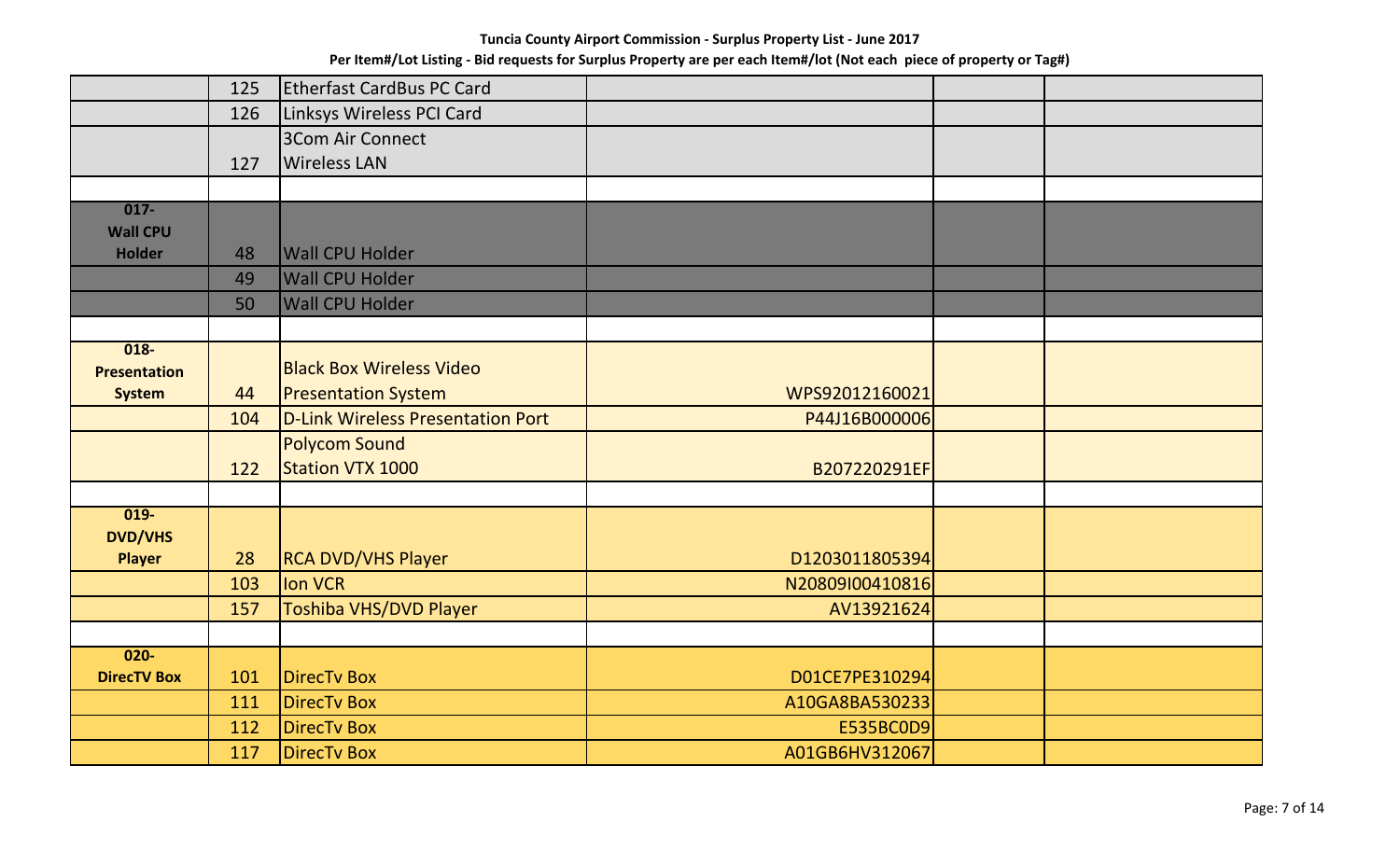|                     | 118 | <b>DirecTv Box</b>        | A01GB6HV312123   |     |  |
|---------------------|-----|---------------------------|------------------|-----|--|
|                     | 174 | <b>DirecTv Box</b>        | D02CA5MX310879   |     |  |
|                     | 175 | <b>DirecTv Box</b>        | A03BE6PV211144   |     |  |
|                     |     |                           |                  |     |  |
| $021 -$             |     |                           |                  |     |  |
| <b>Radios</b>       | 132 | Motorola GTX              | 867SXB8582       |     |  |
|                     | 133 | Motorola GTX              | 867YDR1271       |     |  |
|                     | 134 | Motorola GTX              | 867YDC0409       | 97  |  |
|                     | 135 | Motorola GTX              | 867YDC0365       | 101 |  |
|                     | 136 | Motorola MCS 2000         | 722AAJ1790       |     |  |
|                     | 137 | Motorola LCS 2000         | 760SCJ0585       |     |  |
|                     | 138 | Motorola LCS 2000         | 760SCQ0380       |     |  |
|                     | 139 | Motorola MTX 8250         | 921TGY2408       |     |  |
|                     | 140 | Motorola MTX 8250         | 921THU3935       | 503 |  |
|                     | 141 | Motorola MTX 8250         | 921THA2961       |     |  |
|                     | 142 | Motorola MTX 8250         | 921TDE0337       | 94  |  |
|                     | 143 | Motorola MTX 8250         | 921TDE0322       | 323 |  |
|                     | 183 | Impres Radio Charger Base | <b>WPLN4197A</b> |     |  |
|                     |     |                           |                  |     |  |
| $022 -$             |     |                           |                  |     |  |
| Sofa                | 70  | <b>Blue Couch</b>         |                  | 267 |  |
|                     | 71  | <b>Maroon Couch</b>       |                  | 253 |  |
|                     |     |                           |                  |     |  |
| $023 -$             |     |                           |                  |     |  |
| <b>Maroon &amp;</b> |     |                           |                  |     |  |
| <b>Gold Chairs</b>  | 62  | Chair--Maroon & Gold      |                  | 248 |  |
|                     | 63  | Chair--Maroon & Gold      |                  | 251 |  |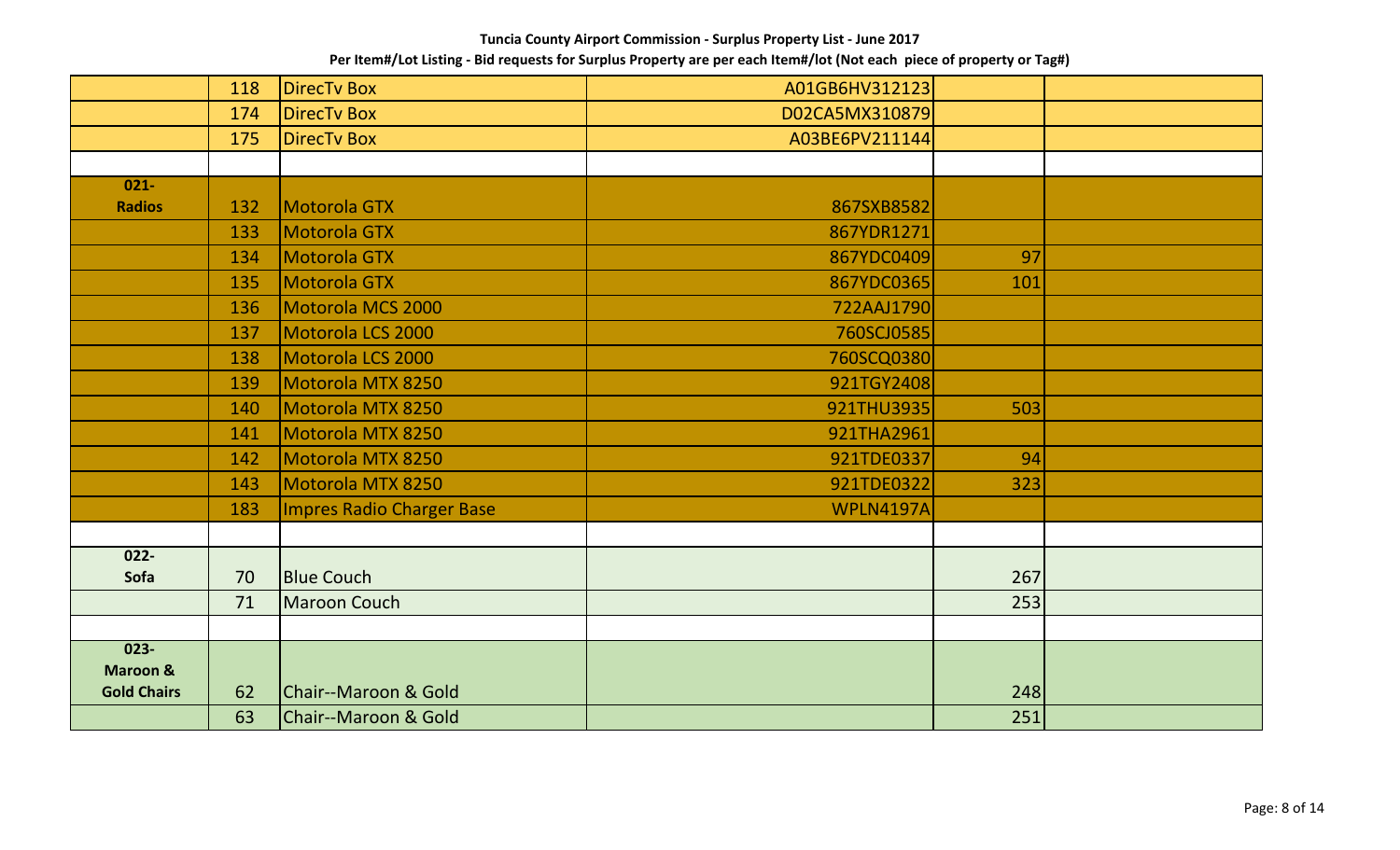|                      |    |                                |       | 241    |              |
|----------------------|----|--------------------------------|-------|--------|--------------|
|                      |    |                                |       | 242    |              |
|                      |    |                                |       |        |              |
|                      |    |                                |       | 245    |              |
|                      |    |                                |       | 246    |              |
|                      |    |                                |       | 247    |              |
|                      |    |                                |       | 248    |              |
|                      |    |                                |       | 249    |              |
|                      |    |                                |       | 250    |              |
|                      | 76 | Chair--Maroon & Gold           |       | 252    | Sub Lot of 9 |
|                      |    |                                |       |        |              |
| $024 -$              |    |                                |       |        |              |
| <b>Purple &amp;</b>  |    |                                |       |        |              |
| <b>Yellow Chairs</b> | 64 | Yellow Chair                   |       | No Tag | Sub Lot of 1 |
|                      | 66 | <b>Yellow Chairs</b>           |       |        | Lot of 6     |
|                      | 84 | <b>Yellow Chair-Cloth</b>      |       |        | Lot of 4     |
|                      | 67 | <b>Purple Chairs</b>           |       |        | Lot of 6     |
|                      |    |                                |       |        |              |
| $025 -$              |    |                                |       |        |              |
| Wooden               |    |                                |       |        |              |
| <b>Arm Chairs</b>    | 72 | <b>Black and Gold Chair</b>    |       | 219    |              |
|                      | 73 | Maroon Chair                   |       |        |              |
|                      | 74 | <b>Blue Chairs</b>             |       |        | Sub Lot of 3 |
|                      | 85 | <b>Black and Gold Chair</b>    |       |        |              |
|                      |    |                                |       |        |              |
| $026 -$              |    |                                |       |        |              |
| <b>Chairs</b>        | 65 | Black Chair (Wheel of Fortune) |       |        | Sub Lot of 2 |
|                      |    |                                |       |        |              |
| $027 -$              |    |                                |       |        |              |
| Chair                | 82 | Chair                          | 31965 |        |              |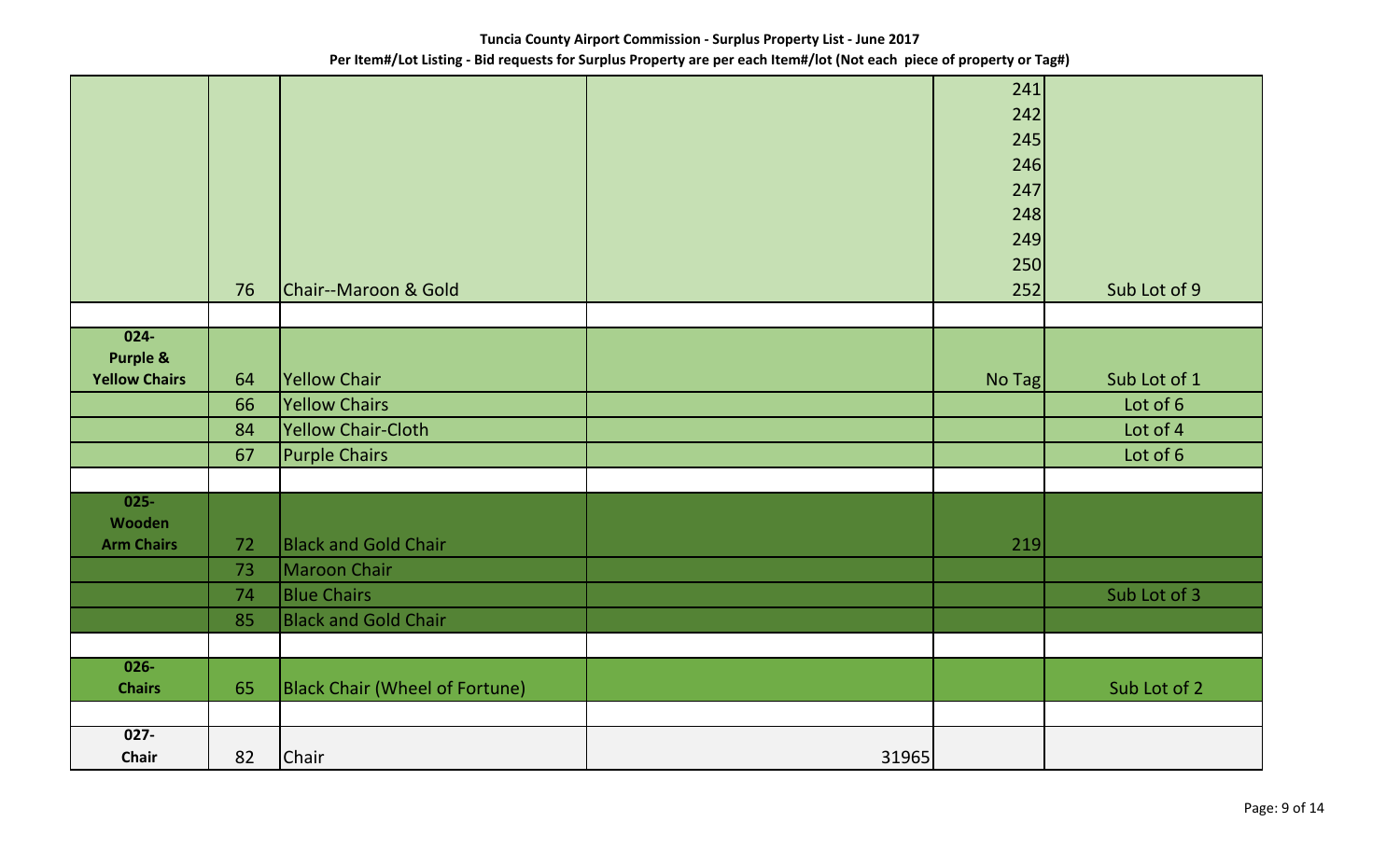| $028 -$                        |     |                             |     |              |
|--------------------------------|-----|-----------------------------|-----|--------------|
| <b>Recliners</b>               | 68  | Lazy Boy Recliner           | 268 |              |
|                                | 69  | Lazy Boy Recliner           | 269 |              |
|                                |     |                             |     |              |
| $029 -$                        |     |                             |     |              |
| <b>Table</b>                   | 80  | Table                       | 275 |              |
|                                |     |                             |     |              |
| $030 -$                        |     |                             |     |              |
| <b>Cabinet</b>                 | 77  | <b>Wood Cabinet</b>         |     |              |
|                                |     |                             |     |              |
| $031 -$<br><b>File Cabinet</b> | 86  | Metal 4 drawer file cabinet |     |              |
|                                |     |                             |     |              |
| $032 -$                        |     |                             |     |              |
| <b>Desks</b>                   | 78  | Desk                        |     |              |
|                                | 79  | Desk                        |     |              |
|                                | 158 | Desk                        |     |              |
|                                |     |                             |     |              |
| $033 -$                        |     |                             |     |              |
| <b>Paintings</b>               | 97  | <b>Flower Painting</b>      |     |              |
|                                | 98  | <b>Deer Painting</b>        |     |              |
|                                |     |                             |     |              |
| $034-$                         |     |                             |     |              |
| <b>Office Boards</b>           | 93  | Marker Board                |     |              |
|                                | 94  | Marker Board                |     |              |
|                                | 95  | Cork Board                  |     | Sub Lot of 3 |
|                                | 96  | <b>Grey Cork Board</b>      |     | Sub Lot of 3 |
|                                |     |                             |     |              |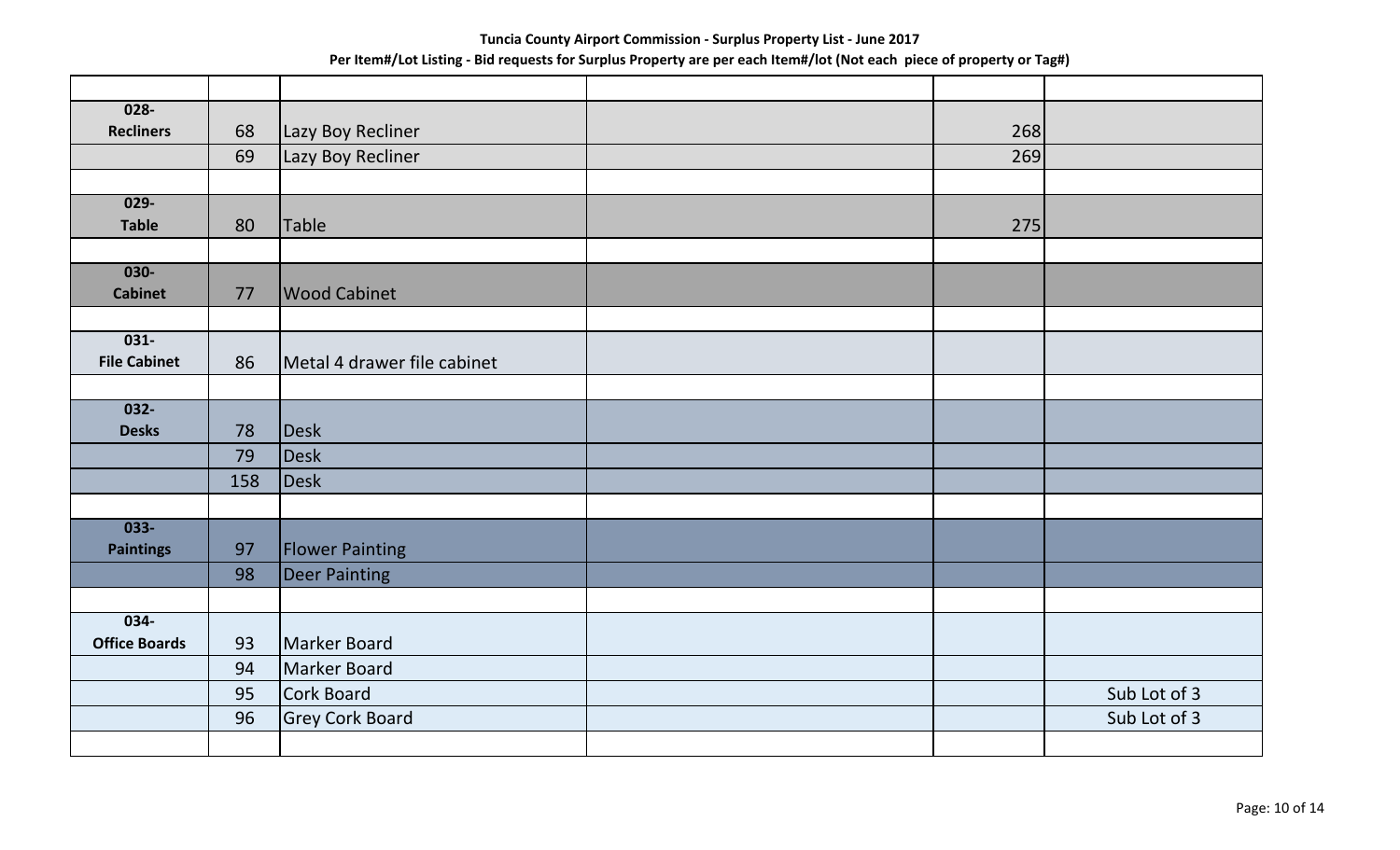| 035-                 |     | <b>Black and Decker Fire Storm 24V</b> |                          |     |              |
|----------------------|-----|----------------------------------------|--------------------------|-----|--------------|
| <b>Power Tools</b>   | 148 | (No Batteries)                         |                          |     |              |
|                      |     | Makita 18V Drill w/ Charger            |                          |     |              |
|                      | 149 | (No battery)                           |                          |     |              |
|                      | 150 | Ryobi Drill                            |                          |     |              |
|                      |     |                                        |                          |     |              |
| $036 -$              |     |                                        |                          |     |              |
| <b>Lock Box</b>      | 108 | <b>Black Lock Box</b>                  |                          |     |              |
|                      | 109 | <b>Black Lock Box</b>                  |                          |     |              |
|                      |     |                                        |                          |     |              |
| $037 -$              |     | <b>Phillips Metal Halide</b>           |                          |     |              |
| <b>Ballast</b>       | 110 | Ballast 200W                           |                          |     | Sub Lot of 6 |
|                      |     |                                        |                          |     |              |
| 038-                 |     |                                        |                          |     |              |
| <b>Automatic</b>     |     |                                        |                          |     |              |
| <b>Flusher</b>       | 146 | Sloan Electronic Flushometer           |                          |     | Sub Lot of 8 |
| $039 -$              |     |                                        |                          |     |              |
| <b>Calculator</b>    | 37  | Monroe Calculator                      | AJ020988                 | 164 |              |
|                      |     |                                        |                          |     |              |
| $040 -$              |     |                                        |                          |     |              |
| <b>Dell</b>          |     |                                        |                          |     |              |
| <b>PowerConnect</b>  | 40  | Dell PowerConnect 2024 Switch          | CN-07H969-28298-34N-0248 | 150 |              |
|                      |     |                                        |                          |     |              |
| $041 -$              |     |                                        |                          |     |              |
| <b>Map Organizer</b> | 81  | Safco Map Organizer                    |                          | 110 |              |
| $042 -$              |     |                                        |                          |     |              |
| <b>Tank Heater</b>   | 88  | <b>Tank Water Heater</b>               | D06A031105               |     |              |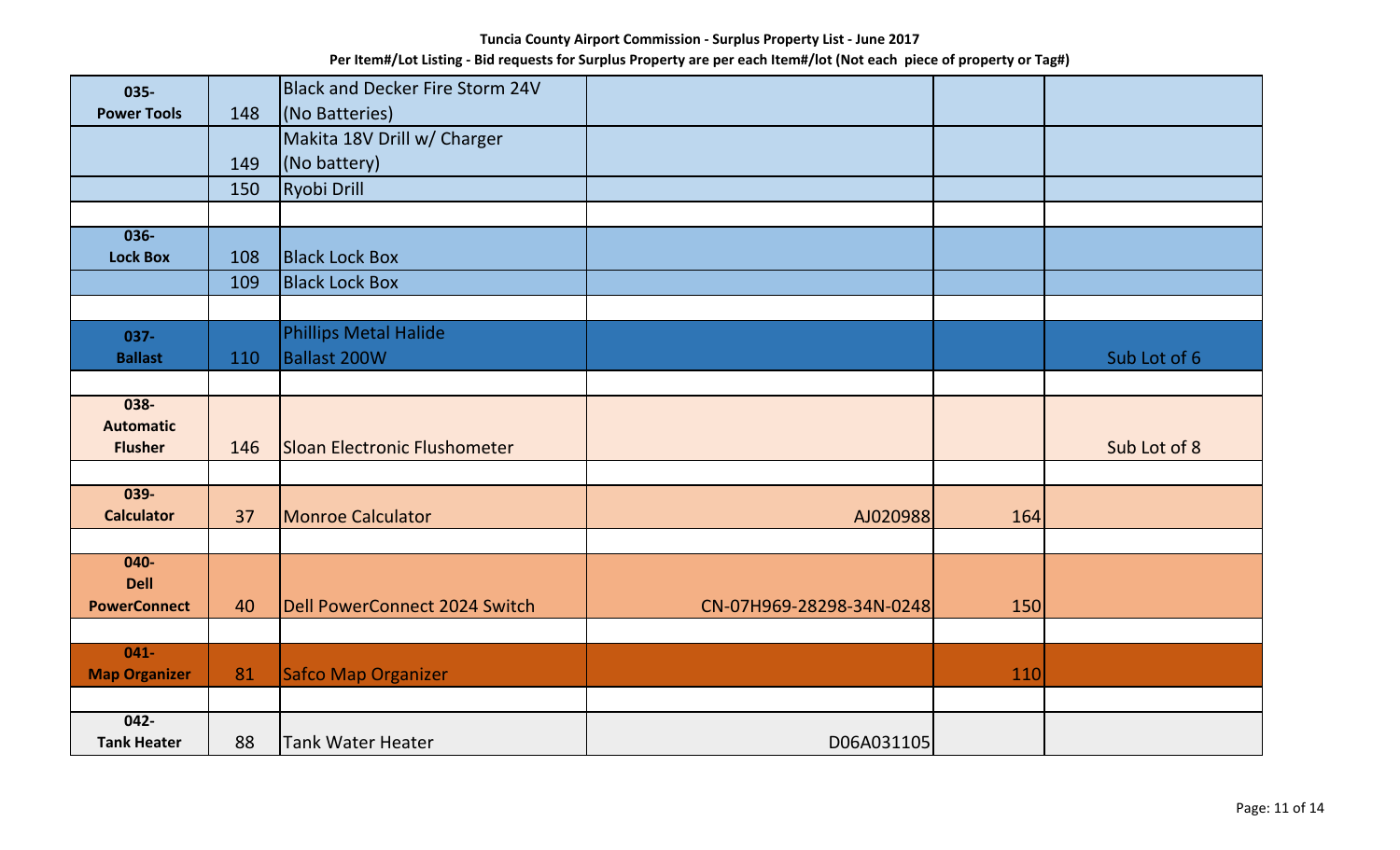| 043-                        |     | Otis Spunkmeyer Commercial    |               |     |  |
|-----------------------------|-----|-------------------------------|---------------|-----|--|
| <b>Convection Oven</b>      | 159 | Convection Oven               |               |     |  |
|                             |     |                               |               |     |  |
| $044 -$                     |     |                               |               |     |  |
| <b>Coffee Pot</b>           | 99  | Coffee Pot                    |               |     |  |
|                             | 170 | Coffee Urn Stand              |               |     |  |
|                             |     |                               |               |     |  |
| $045 -$                     |     |                               |               |     |  |
| <b>FaxModem</b>             | 120 | US Robotics FaxModem          | 21LGG6BC021LA |     |  |
|                             |     |                               |               |     |  |
| 046-                        |     | Midland Strobe Light          |               |     |  |
| <b>Strobe Light</b>         | 128 | <b>Visual Alert</b>           |               |     |  |
|                             |     |                               |               |     |  |
| $047 -$<br><b>iPad Case</b> | 129 | <b>liPad Case</b>             |               |     |  |
|                             |     |                               |               |     |  |
| $048 -$                     |     |                               |               |     |  |
| Lawn                        |     |                               |               |     |  |
| <b>Equipment</b>            | 90  | <b>Small Trailer</b>          |               |     |  |
|                             | 91  | <b>TroyBuilt Riding Mower</b> |               | 237 |  |
|                             | 113 | <b>Weed Eater</b>             |               | 181 |  |
|                             |     |                               |               |     |  |
| 049-                        |     |                               |               |     |  |
| Cart                        | 83  | Metal Cart                    |               |     |  |
| 050-                        |     |                               |               |     |  |
|                             | 92  | Buckeye Platnium 3% AFFF      |               |     |  |
|                             |     |                               |               |     |  |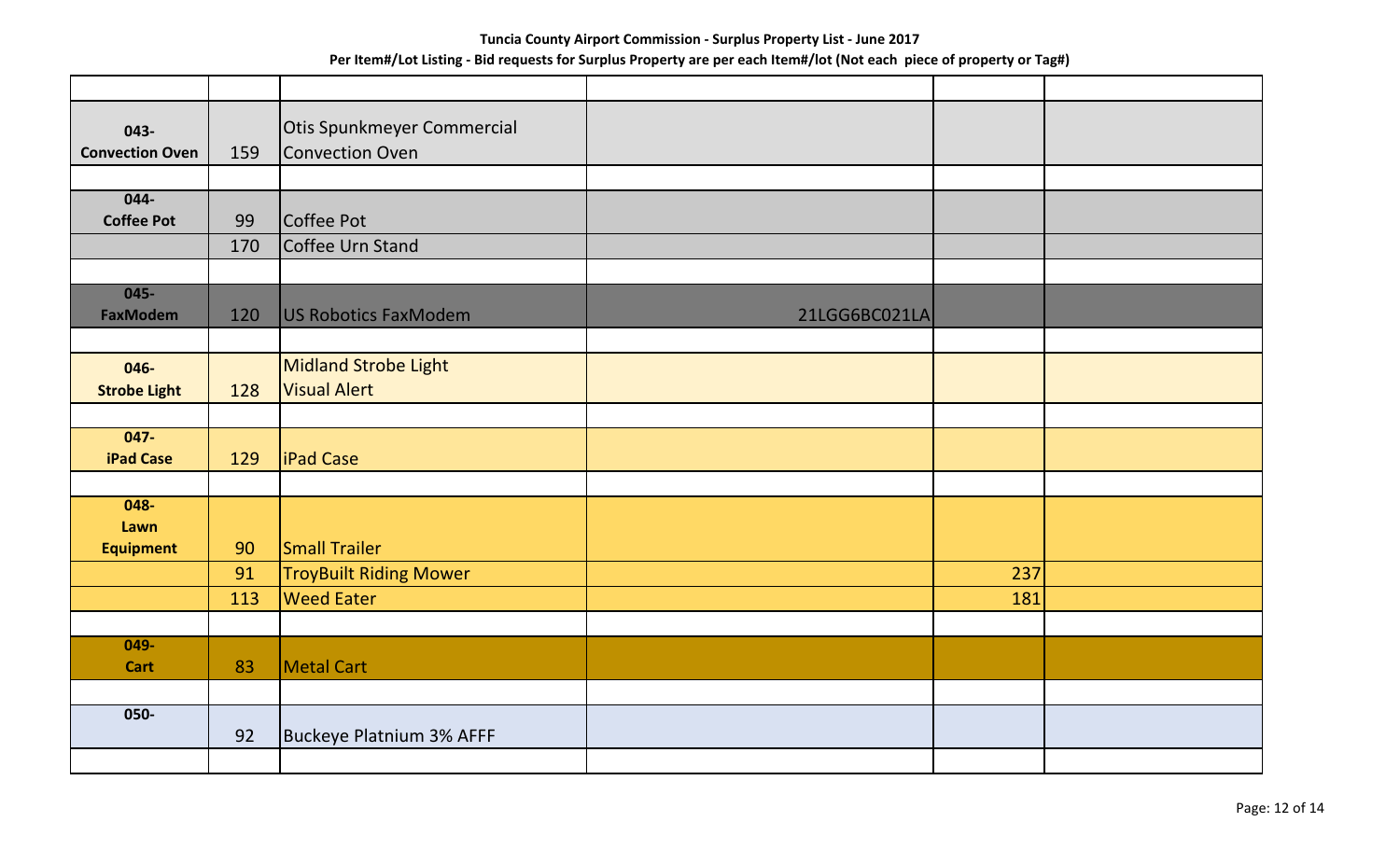| $051 -$                  |     |                                        |                    |              |
|--------------------------|-----|----------------------------------------|--------------------|--------------|
| <b>Tow Bar</b>           | 160 | <b>Tow Bars</b>                        |                    | Lot of 5     |
|                          |     |                                        |                    |              |
| $052 -$                  |     |                                        |                    |              |
| <b>Digital</b>           |     | <b>Viking Digital Announcer</b>        |                    |              |
| <b>Announcer</b>         | 163 | with 2 watt Amplifier                  | 24060019           |              |
|                          |     |                                        |                    |              |
| 053-                     |     | <b>AT&amp;T 4-Line Corded/Cordless</b> |                    |              |
| <b>Phone System</b>      | 164 | <b>Small Business System</b>           |                    |              |
|                          |     |                                        |                    |              |
| 054-                     |     | <b>Uniden Cordless Phone System</b>    |                    |              |
| <b>Phone System</b>      | 165 | w/ Digital Answering System            |                    |              |
|                          |     |                                        |                    |              |
| 055-Radio to             |     | <b>Ground Link Radio to</b>            |                    |              |
| <b>Telephone GCO</b>     | 168 | <b>Telephone GCO</b>                   | 222                |              |
|                          |     |                                        |                    |              |
| 056-                     |     |                                        | CU2010348          |              |
| <b>Vacuum</b>            | 173 | <b>Twin Master Dual Motor Vacuum</b>   | CU2070300          | Sub Lot of 2 |
|                          |     |                                        |                    |              |
| 057-                     |     | <b>Oreck XL Vacuum</b>                 |                    |              |
| <b>Vacuum</b>            | 176 | <b>DTX1200</b>                         | 1200AXXLC000057    |              |
|                          |     |                                        |                    |              |
| $058 -$<br><b>Vacuum</b> | 177 | <b>Kenmore Vacuum</b>                  | 607TAMA01187       |              |
| $059 -$                  |     |                                        |                    |              |
| <b>KVM Switch</b>        | 178 | Belkin 2 Port KVM Switch               | P81034-A           |              |
|                          | 179 | KVM 4-Port Switch                      | 9843ACPCB599000191 |              |
|                          | 186 | KVM 4-Port Switch                      | 9843ACPCB599000170 |              |